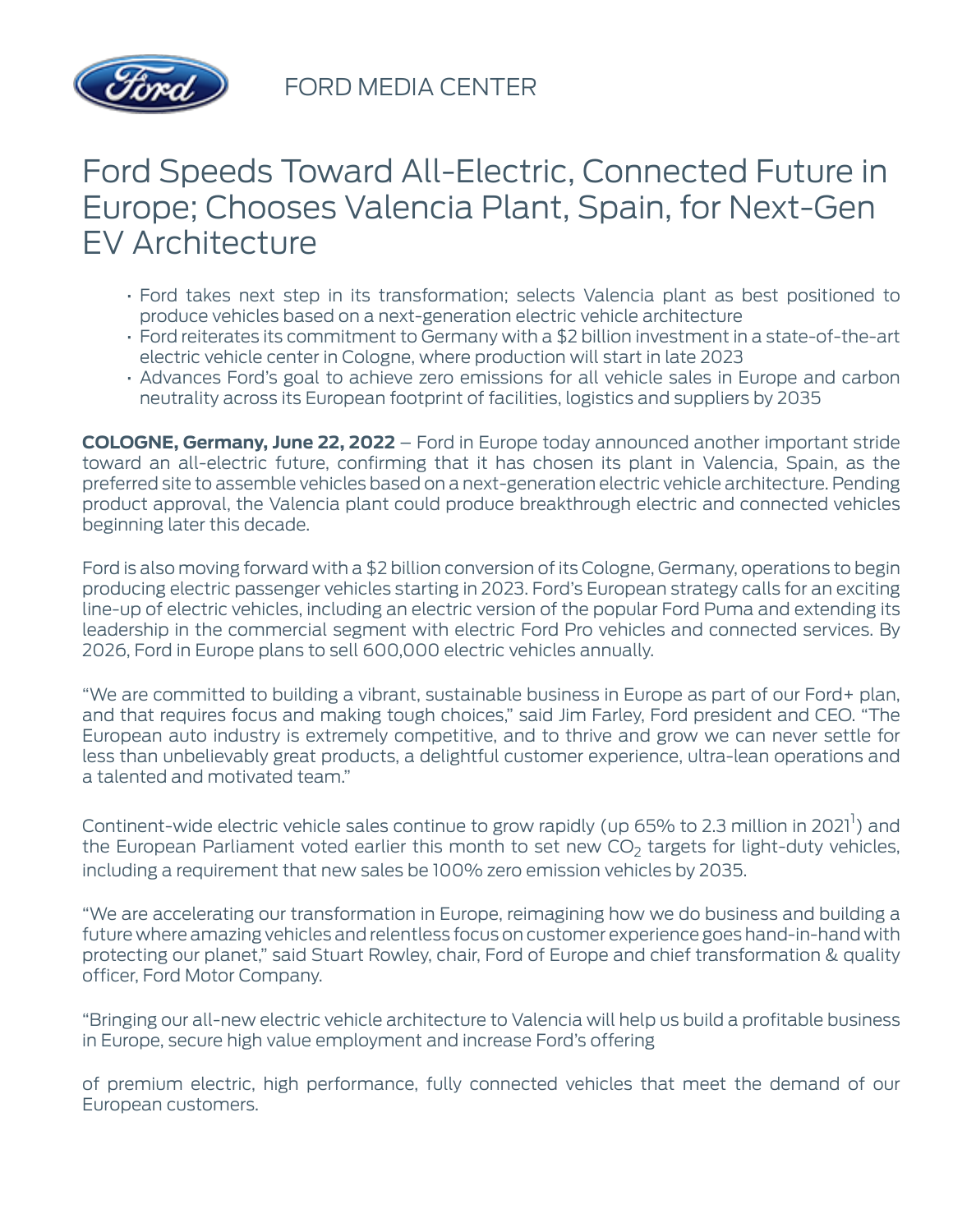The decision announced today followed the conclusion of comprehensive consultations with teams in Valencia, Spain and Saarlouis, Germany. Ford's plant in Saarlouis will continue to produce the Ford Focus passenger car, while the company is also evaluating options for future site concepts.

## **Ford reiterates its commitment to Germany**

[Model e business](https://media.ford.com/content/fordmedia/fna/us/en/news/2022/03/02/ford-accelerating-transformation.html) and the site of its first domestic European electric vehicle production. The stateof-the art Cologne Electrification Centre will start production in late 2023.

"Ford is investing heavily in electric vehicle manufacturing operations in Germany, and we are committed to the country as our headquarters location in Europe," said Rowley. "We look forward to progressing this work with our partners in Germany and across the whole region. To secure new product in Europe we need winning product designs, outstanding technology and engineering, optimized sourcing and an evolution of our industrial operations to ensure they are fully oriented to an electrified world."

## **Next generation architecture a critical component of Ford's all-electric future in Europe**

The next generation architecture is a critical step in the transformation of Ford in Europe to achieve an all-electric future and build a thriving business while making a positive contribution to society and reducing emissions in line with the Paris Climate Agreement.

Ford's plans for all-electric future in Europe supports the global goal of 2 million+ annual production of EVs by 2026 and 10% company adjusted EBIT margin by 2026.

[1] International Energy Agency Global EV Outlook 2022, May 2022

# # #

## About Ford Motor Company

*Ford Motor Company (NYSE: F) is a global company based in Dearborn, Michigan, that is committed to helping build a better world, where every person is free to move and pursue their dreams. The company's Ford+ plan for growth and value creation combines existing strengths, new capabilities and always-on relationships with customers to enrich experiences for and deepen the loyalty of those customers. Ford develops and delivers innovative, must-have Ford trucks, sport utility vehicles, commercial vans and cars and Lincoln luxury vehicles, as well as connected services. Additionally, Ford is establishing leadership positions in mobility solutions, including self-driving technology, and provides financial services through Ford Motor Credit Company. Ford employs about 182,000 people worldwide. More information about the company, its products and Ford Credit is available at corporate.ford.com.*

*Ford of Europe is responsible for producing, selling and servicing Ford brand vehicles in 50 individual markets and employs approximately 41,000 employees at its wholly owned facilities and consolidated joint ventures and approximately 55,000 people when unconsolidated businesses are included. In addition to Ford Motor Credit Company, Ford Europe operations include Ford Customer Service Division and 14 manufacturing facilities (10 wholly owned facilities and four unconsolidated*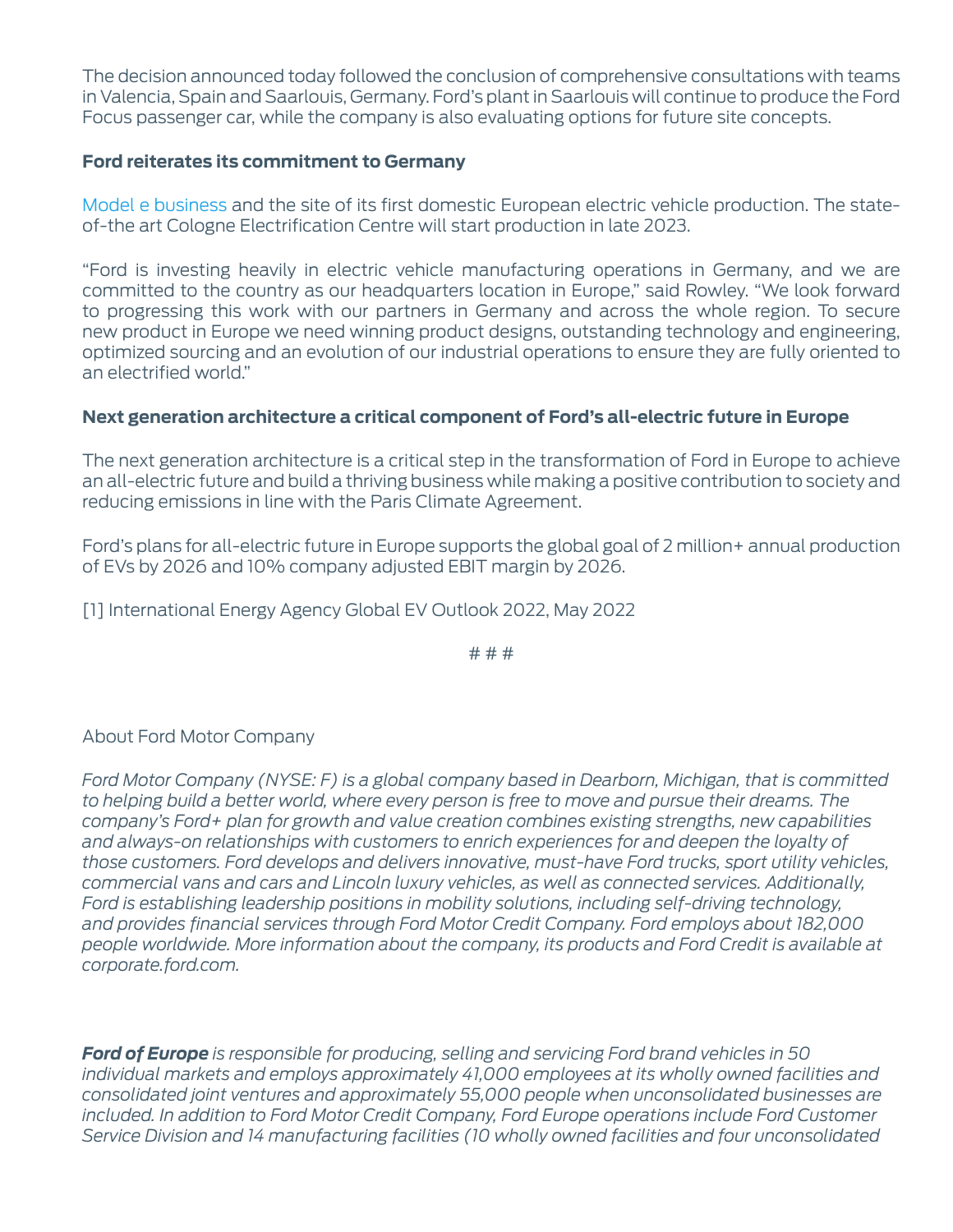*joint venture facilities). The first Ford cars were shipped to Europe in 1903 – the same year Ford Motor Company was founded. European production started in 1911.*

| <b>Contact:</b> | Michael Baumann                    | Cristina del Rey | Ralph Caba      |
|-----------------|------------------------------------|------------------|-----------------|
|                 | Ford of Europe                     | Ford of Spain    | Ford of Germany |
|                 | +49-152-54952780                   | +34-616-455712   | +49-170-3380546 |
|                 | mbauman9@ford.com cdelrey@ford.com |                  | rcaba@ford.com  |

Cautionary Note on Forward-Looking Statements

Statements included or incorporated by reference herein may constitute "forward-looking statements" within the meaning of the Private Securities Litigation Reform Act of 1995. Forwardlooking statements are based on expectations, forecasts, and assumptions by our management and involve a number of risks, uncertainties, and other factors that could cause actual results to differ materially from those stated, including, without limitation:

- Ford and Ford Credit's financial condition and results of operations have been and may continue to be adversely affected by public health issues, including epidemics or pandemics such as COVID-19;
- Ford is highly dependent on its suppliers to deliver components in accordance with Ford's production schedule, and a shortage of key components, such as semiconductors, or raw materials can disrupt Ford's production of vehicles;
- Ford's long-term competitiveness depends on the successful execution of Ford+;
- Ford's vehicles could be affected by defects that result in delays in new model launches, recall campaigns, or increased warranty costs;
- Ford may not realize the anticipated benefits of existing or pending strategic alliances, joint ventures, acquisitions, divestitures, or new business strategies;
- Operational systems, security systems, vehicles, and services could be affected by cyber incidents, ransomware attacks, and other disruptions;
- Ford's production, as well as Ford's suppliers' production, could be disrupted by labor issues, natural or man-made disasters, financial distress, production difficulties, capacity limitations, or other factors;
- Ford's ability to maintain a competitive cost structure could be affected by labor or other constraints;
- Ford's ability to attract and retain talented, diverse, and highly skilled employees is critical to its success and competitiveness;
- Ford's new and existing products, digital and physical services, and mobility services are subject to market acceptance and face significant competition from existing and new entrants in the automotive, mobility, and digital services industries;